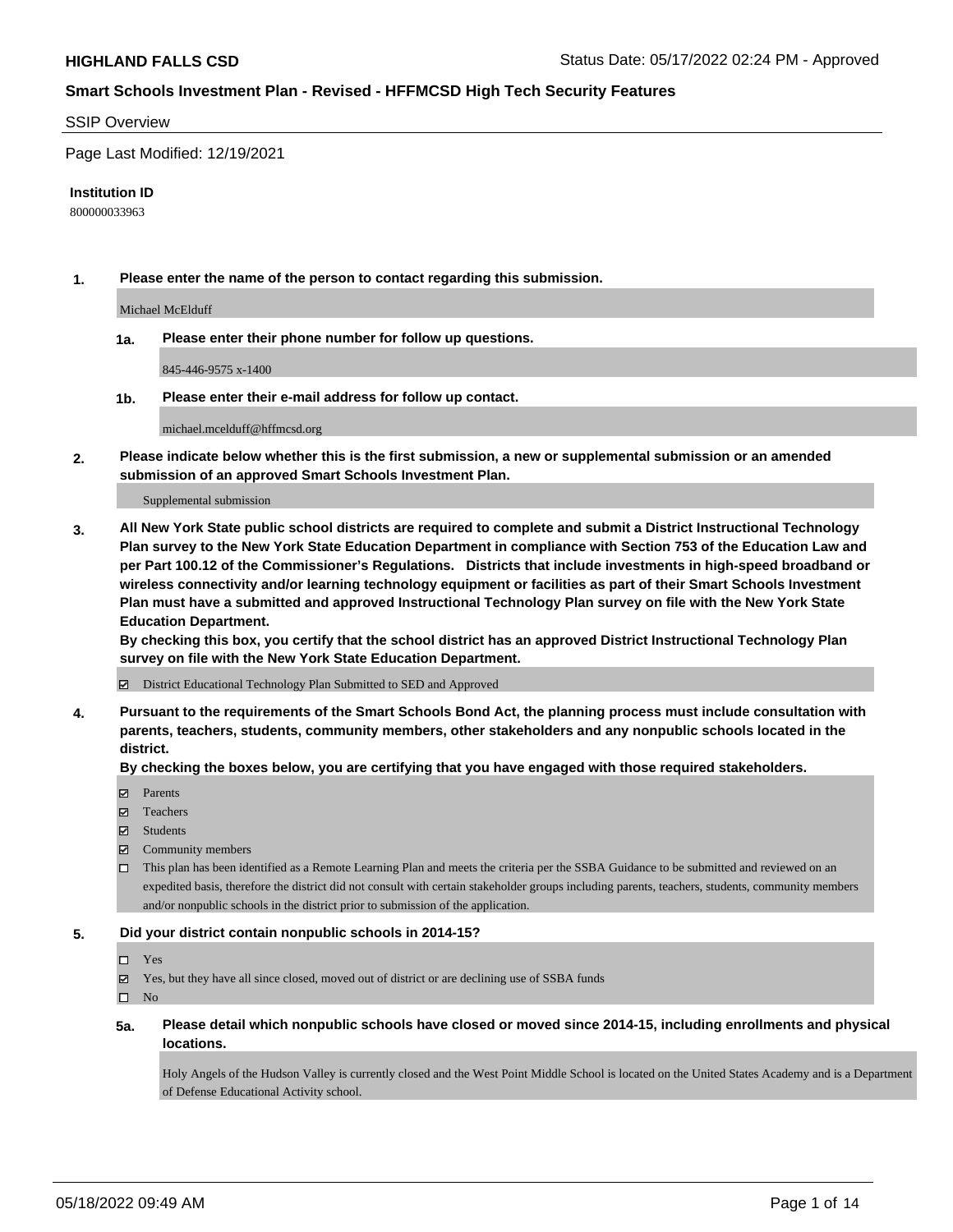#### SSIP Overview

## Page Last Modified: 12/19/2021

#### **6. Certify that the following required steps have taken place by checking the boxes below:**

- The district developed and the school board approved a preliminary Smart Schools Investment Plan.
- $\boxtimes$  The preliminary plan was posted on the district website for at least 30 days. The district included an address to which any written comments on the plan should be sent.
- $\boxtimes$  The school board conducted a hearing that enabled stakeholders to respond to the preliminary plan. This hearing may have occured as part of a normal Board meeting, but adequate notice of the event must have been provided through local media and the district website for at least two weeks prior to the meeting.
- The district prepared a final plan for school board approval and such plan has been approved by the school board.
- $\boxtimes$  The final proposed plan that has been submitted has been posted on the district's website.
- This Plan has been identified as a Remote Learning Plan and meets the criteria per the SSBA Guidance to be submitted and reviewed on an expedited basis, therefore this plan has not met certain stakeholder engagement requirements including, consulting with nonpublic schools in advance of plan submission, having the school board conduct a hearing on the plan and/or posting the plan to the district website for a minimum of 30 days. This district will post the Remote Learning Plan to the district's website upon submission of the application.
- **6a. Please upload the proposed Smart Schools Investment Plan (SSIP) that was posted on the district's website, along with any supporting materials. Note that this should be different than your recently submitted Educational Technology Survey. The Final SSIP, as approved by the School Board, should also be posted on the website and remain there during the course of the projects contained therein.**

HFFMCSD Phase 2 SSIP.docx.pdf

**6b. Enter the webpage address where the final Smart Schools Investment Plan is posted. The Plan should remain posted for the life of the included projects.**

#### https://www.hffmcsd.org/Page/50

**7. Please enter an estimate of the total number of students and staff that will benefit from this Smart Schools Investment Plan based on the cumulative projects submitted to date.**

1,200

**8. An LEA/School District may partner with one or more other LEA/School Districts to form a consortium to pool Smart Schools Bond Act funds for a project that meets all other Smart School Bond Act requirements. Each school district participating in the consortium will need to file an approved Smart Schools Investment Plan for the project and submit a signed Memorandum of Understanding that sets forth the details of the consortium including the roles of each respective district.**

 $\Box$  The district plans to participate in a consortium to partner with other school district(s) to implement a Smart Schools project.

**9. Please enter the name and 6-digit SED Code for each LEA/School District participating in the Consortium.**

| <b>Partner LEA/District</b> | <b>ISED BEDS Code</b> |
|-----------------------------|-----------------------|
| (No Response)               | (No Response)         |

#### **10. Please upload a signed Memorandum of Understanding with all of the participating Consortium partners.**

(No Response)

## **11. Your district's Smart Schools Bond Act Allocation is:**

\$848,982

## **12. Final 2014-15 BEDS Enrollment to calculate Nonpublic Sharing Requirement**

|            | <b>Public Enrollment</b> | Nonpublic Enrollment | <b>Total Enrollment</b> | Nonpublic Percentage |
|------------|--------------------------|----------------------|-------------------------|----------------------|
| Enrollment | 954                      |                      | 954.00                  | 0.00                 |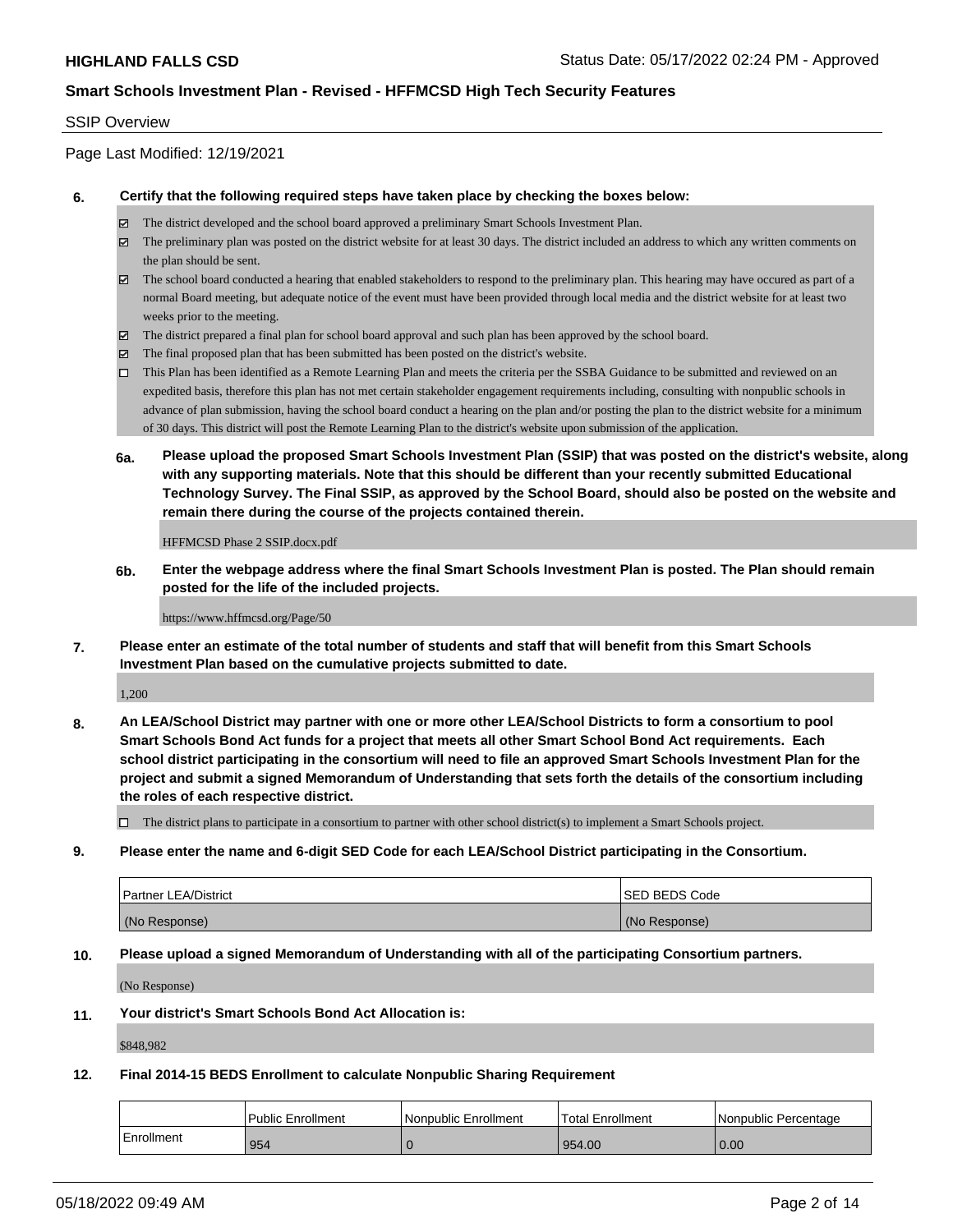## SSIP Overview

Page Last Modified: 12/19/2021

**13. This table compares each category budget total, as entered in that category's page, to the total expenditures listed in the category's expenditure table. Any discrepancies between the two must be resolved before submission.**

|                                            | Sub-Allocations | <b>Expenditure Totals</b> | <b>Difference</b> |
|--------------------------------------------|-----------------|---------------------------|-------------------|
| <b>School Connectivity</b>                 | 0.00            | 0.00                      | 0.00              |
| Connectivity Projects for<br>Communities   | 0.00            | 0.00                      | 0.00              |
| Classroom Technology                       | 0.00            | 0.00                      | 0.00              |
| Pre-Kindergarten Classrooms                | 0.00            | 0.00                      | 0.00              |
| Replace Transportable<br><b>Classrooms</b> | 0.00            | 0.00                      | 0.00              |
| High-Tech Security Features                | 552,977.72      | 552,977.72                | 0.00              |
| Nonpublic Loan                             | 0.00            | 0.00                      | 0.00              |
| Totals:                                    | 552,978         | 552,978                   | 0                 |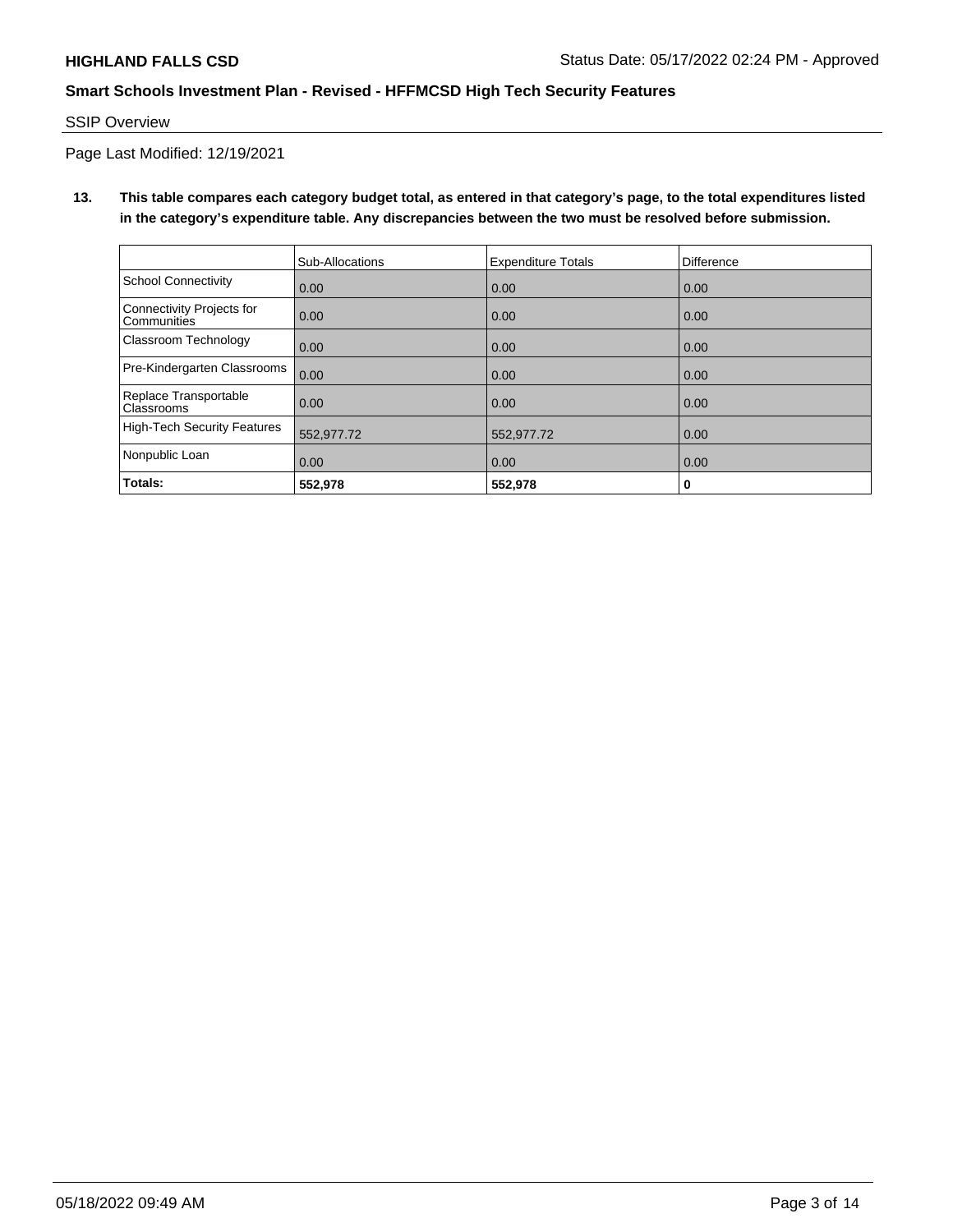### School Connectivity

Page Last Modified: 08/07/2021

- **1. In order for students and faculty to receive the maximum benefit from the technology made available under the Smart Schools Bond Act, their school buildings must possess sufficient connectivity infrastructure to ensure that devices can be used during the school day. Smart Schools Investment Plans must demonstrate that:**
	- **• sufficient infrastructure that meets the Federal Communications Commission's 100 Mbps per 1,000 students standard currently exists in the buildings where new devices will be deployed, or**
	- **• is a planned use of a portion of Smart Schools Bond Act funds, or**
	- **• is under development through another funding source.**

**Smart Schools Bond Act funds used for technology infrastructure or classroom technology investments must increase the number of school buildings that meet or exceed the minimum speed standard of 100 Mbps per 1,000 students and staff within 12 months. This standard may be met on either a contracted 24/7 firm service or a "burstable" capability. If the standard is met under the burstable criteria, it must be:**

**1. Specifically codified in a service contract with a provider, and**

**2. Guaranteed to be available to all students and devices as needed, particularly during periods of high demand, such as computer-based testing (CBT) periods.**

**Please describe how your district already meets or is planning to meet this standard within 12 months of plan submission.**

(No Response)

- **1a. If a district believes that it will be impossible to meet this standard within 12 months, it may apply for a waiver of this requirement, as described on the Smart Schools website. The waiver must be filed and approved by SED prior to submitting this survey.**
	- By checking this box, you are certifying that the school district has an approved waiver of this requirement on file with the New York State Education Department.
- **2. Connectivity Speed Calculator (Required). If the district currently meets the required speed, enter "Currently Met" in the last box: Expected Date When Required Speed Will be Met.**

|                  | l Number of     | Required Speed | Current Speed in Expected Speed |                                    | Expected Date |
|------------------|-----------------|----------------|---------------------------------|------------------------------------|---------------|
|                  | <b>Students</b> | l in Mbps      | <b>Mbps</b>                     | to be Attained                     | When Reauired |
|                  |                 |                |                                 | Within 12 Months Speed Will be Met |               |
| Calculated Speed | (No Response)   | 0.00           | (No Response)                   | (No Response)                      | (No Response) |

**3. Describe how you intend to use Smart Schools Bond Act funds for high-speed broadband and/or wireless connectivity projects in school buildings.**

(No Response)

**4. Describe the linkage between the district's District Instructional Technology Plan and how the proposed projects will improve teaching and learning. (There should be a link between your response to this question and your responses to Question 1 in Section IV - NYSED Initiatives Alignment: "Explain how the district use of instructional technology will serve as a part of a comprehensive and sustained effort to support rigorous academic standards attainment and performance improvement for students."** 

**Your answer should also align with your answers to the questions in Section II - Strategic Technology Planning and the associated Action Steps in Section III - Action Plan.)**

(No Response)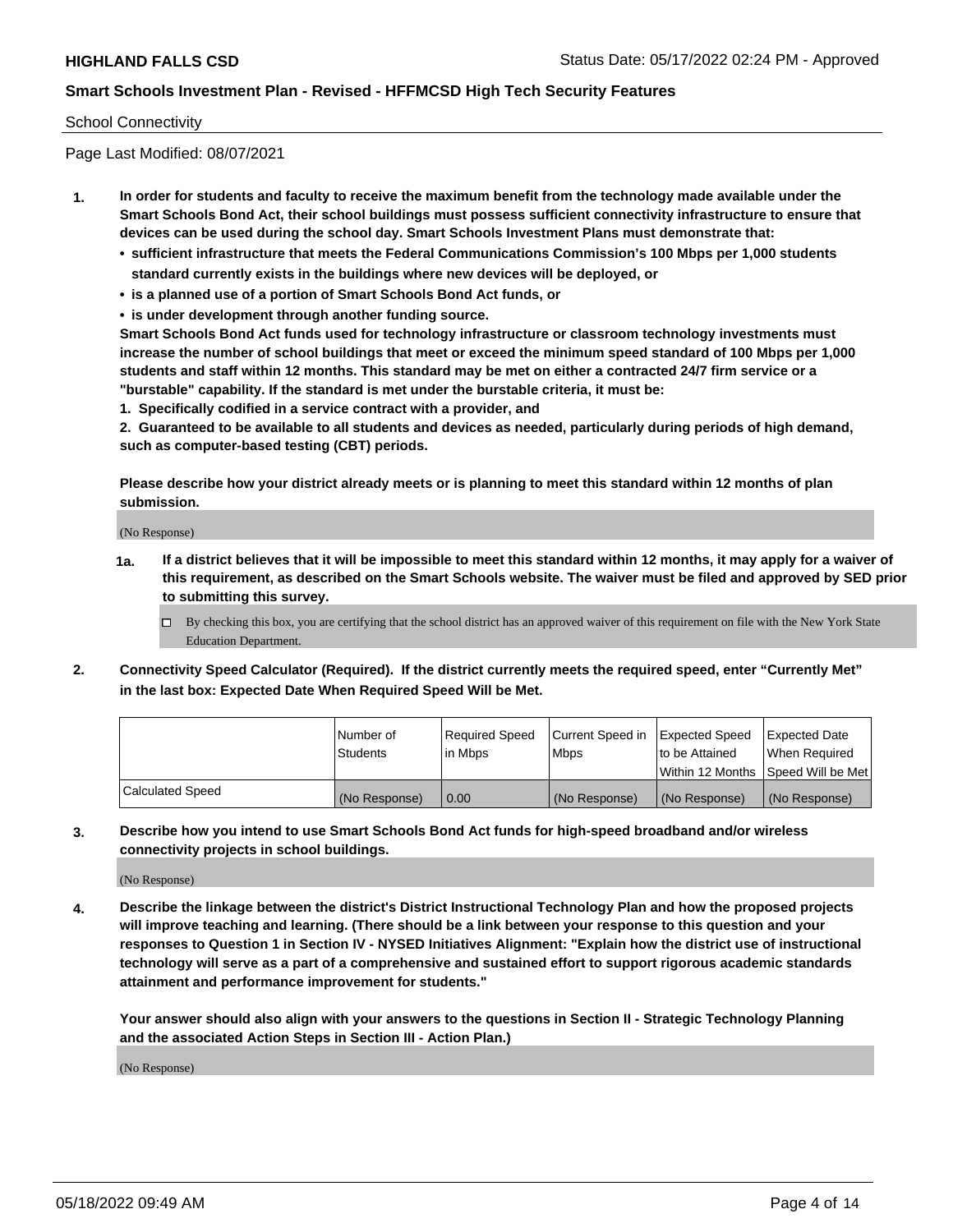#### School Connectivity

Page Last Modified: 08/07/2021

**5. If the district wishes to have students and staff access the Internet from wireless devices within the school building, or in close proximity to it, it must first ensure that it has a robust Wi-Fi network in place that has sufficient bandwidth to meet user demand.**

**Please describe how you have quantified this demand and how you plan to meet this demand.**

(No Response)

**6. Smart Schools plans with any expenditures in the School Connectivity category require a project number from the Office of Facilities Planning. Districts must submit an SSBA LOI and receive project numbers prior to submitting the SSIP. As indicated on the LOI, some projects may be eligible for a streamlined review and will not require a building permit.**

**Please indicate on a separate row each project number given to you by the Office of Facilities Planning.**

| <b>Project Number</b> |  |
|-----------------------|--|
| (No Response)         |  |

**7. Certain high-tech security and connectivity infrastructure projects may be eligible for an expedited review process as determined by the Office of Facilities Planning.**

**Was your project deemed eligible for streamlined review?**

(No Response)

#### **8. Include the name and license number of the architect or engineer of record.**

| Name          | I License Number |
|---------------|------------------|
| (No Response) | (No Response)    |

#### **9. Public Expenditures – Loanable (Counts toward the nonpublic loan calculation)**

| Select the allowable expenditure type.<br>Repeat to add another item under each type. | <b>PUBLIC</b> Items to be<br>l Purchased | Quantity         | Cost Per Item    | <b>Total Cost</b> |
|---------------------------------------------------------------------------------------|------------------------------------------|------------------|------------------|-------------------|
| (No Response)                                                                         | (No Response)                            | (No<br>Response) | (No<br>Response) | 0.00              |
|                                                                                       |                                          | 0                | 0.00             |                   |

### **10. Public Expenditures – Non-Loanable (Does not count toward nonpublic loan calculation)**

| Select the allowable expenditure | <b>PUBLIC</b> Items to be purchased | Quantity      | Cost per Item | <b>Total Cost</b> |
|----------------------------------|-------------------------------------|---------------|---------------|-------------------|
| type.                            |                                     |               |               |                   |
| Repeat to add another item under |                                     |               |               |                   |
| each type.                       |                                     |               |               |                   |
| (No Response)                    | (No Response)                       | (No Response) | (No Response) | 0.00              |
|                                  |                                     | U             | 0.00          |                   |

### **11. Final 2014-15 BEDS Enrollment to calculate Nonpublic Sharing Requirement (no changes allowed.)**

|            | <b>Public Enrollment</b> | Nonpublic Enrollment | Total Enrollment | Nonpublic Percentage |
|------------|--------------------------|----------------------|------------------|----------------------|
| Enrollment | 954                      |                      | 954.00           | 0.00                 |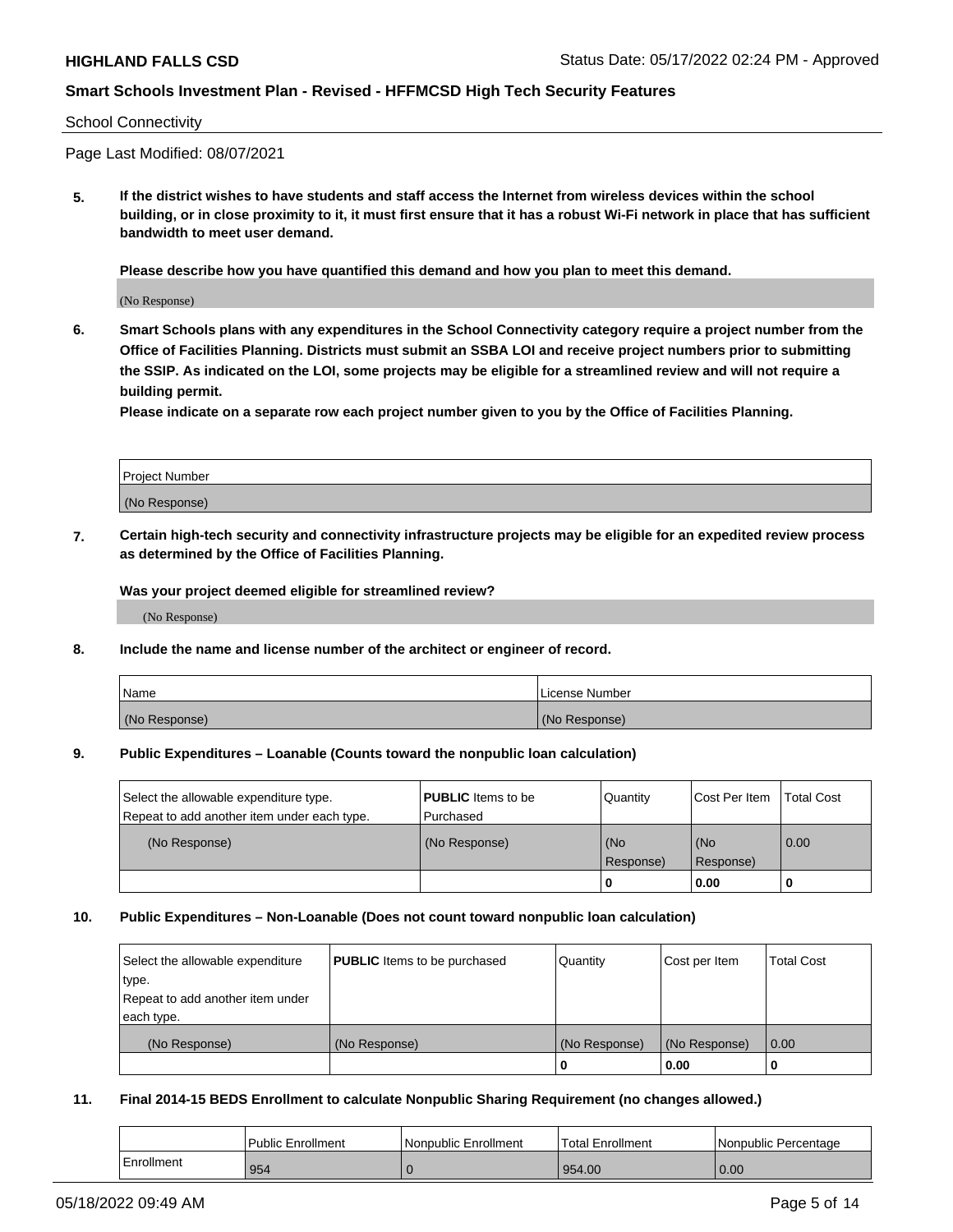## School Connectivity

Page Last Modified: 08/07/2021

## **12. Total Public Budget - Loanable (Counts toward the nonpublic loan calculation)**

|                                               | <b>Public Allocations</b> | <b>Estimated Nonpublic Loan</b><br>Amount | Estimated Total Sub-Allocations |
|-----------------------------------------------|---------------------------|-------------------------------------------|---------------------------------|
| Network/Access Costs                          | (No Response)             | 0.00                                      | 0.00                            |
| School Internal Connections and<br>Components | (No Response)             | 0.00                                      | 0.00                            |
| Other                                         | (No Response)             | 0.00                                      | 0.00                            |
| Totals:                                       | 0.00                      |                                           | 0                               |

### **13. Total Public Budget – Non-Loanable (Does not count toward the nonpublic loan calculation)**

|                                            | Sub-          |
|--------------------------------------------|---------------|
|                                            | Allocation    |
| Network/Access Costs                       | (No Response) |
| <b>Outside Plant Costs</b>                 | (No Response) |
| School Internal Connections and Components | (No Response) |
| <b>Professional Services</b>               | (No Response) |
| Testing                                    | (No Response) |
| <b>Other Upfront Costs</b>                 | (No Response) |
| <b>Other Costs</b>                         | (No Response) |
| Totals:                                    | 0.00          |

### **14. School Connectivity Totals**

|                          | Total Sub-Allocations |
|--------------------------|-----------------------|
| Total Loanable Items     | 0.00                  |
| Total Non-Ioanable Items | 0.00                  |
| Totals:                  | 0                     |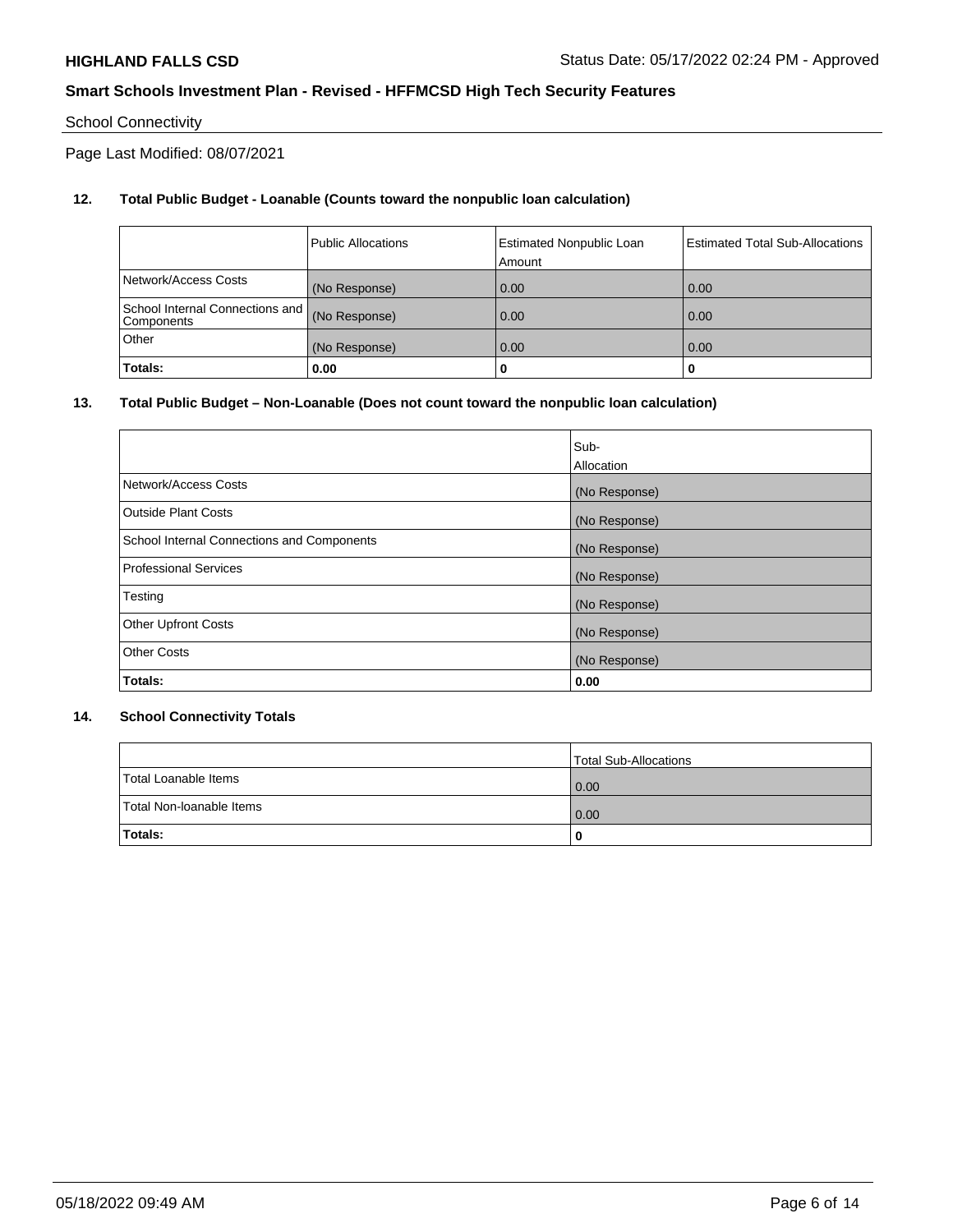Community Connectivity (Broadband and Wireless)

Page Last Modified: 08/07/2021

**1. Describe how you intend to use Smart Schools Bond Act funds for high-speed broadband and/or wireless connectivity projects in the community.**

(No Response)

**2. Please describe how the proposed project(s) will promote student achievement and increase student and/or staff access to the Internet in a manner that enhances student learning and/or instruction outside of the school day and/or school building.**

(No Response)

**3. Community connectivity projects must comply with all the necessary local building codes and regulations (building and related permits are not required prior to plan submission).**

 $\Box$  I certify that we will comply with all the necessary local building codes and regulations.

**4. Please describe the physical location of the proposed investment.**

(No Response)

**5. Please provide the initial list of partners participating in the Community Connectivity Broadband Project, along with their Federal Tax Identification (Employer Identification) number.**

| <b>Project Partners</b> | 'Federal ID # |
|-------------------------|---------------|
| (No Response)           | (No Response) |

**6. Please detail the type, quantity, per unit cost and total cost of the eligible items under each sub-category.**

| Select the allowable expenditure | Item to be purchased | Quantity      | Cost per Item | <b>Total Cost</b> |
|----------------------------------|----------------------|---------------|---------------|-------------------|
| type.                            |                      |               |               |                   |
| Repeat to add another item under |                      |               |               |                   |
| each type.                       |                      |               |               |                   |
| (No Response)                    | (No Response)        | (No Response) | (No Response) | 0.00              |
|                                  |                      | 0             | 0.00          |                   |

**7. If you are submitting an allocation for Community Connectivity, complete this table.**

**Note that the calculated Total at the bottom of the table must equal the Total allocation for this category that you entered in the SSIP Overview overall budget.**

|                                    | Sub-Allocation |
|------------------------------------|----------------|
| Network/Access Costs               | (No Response)  |
| <b>Outside Plant Costs</b>         | (No Response)  |
| <b>Tower Costs</b>                 | (No Response)  |
| <b>Customer Premises Equipment</b> | (No Response)  |
| Professional Services              | (No Response)  |
| Testing                            | (No Response)  |
| <b>Other Upfront Costs</b>         | (No Response)  |
| <b>Other Costs</b>                 | (No Response)  |
| Totals:                            | 0.00           |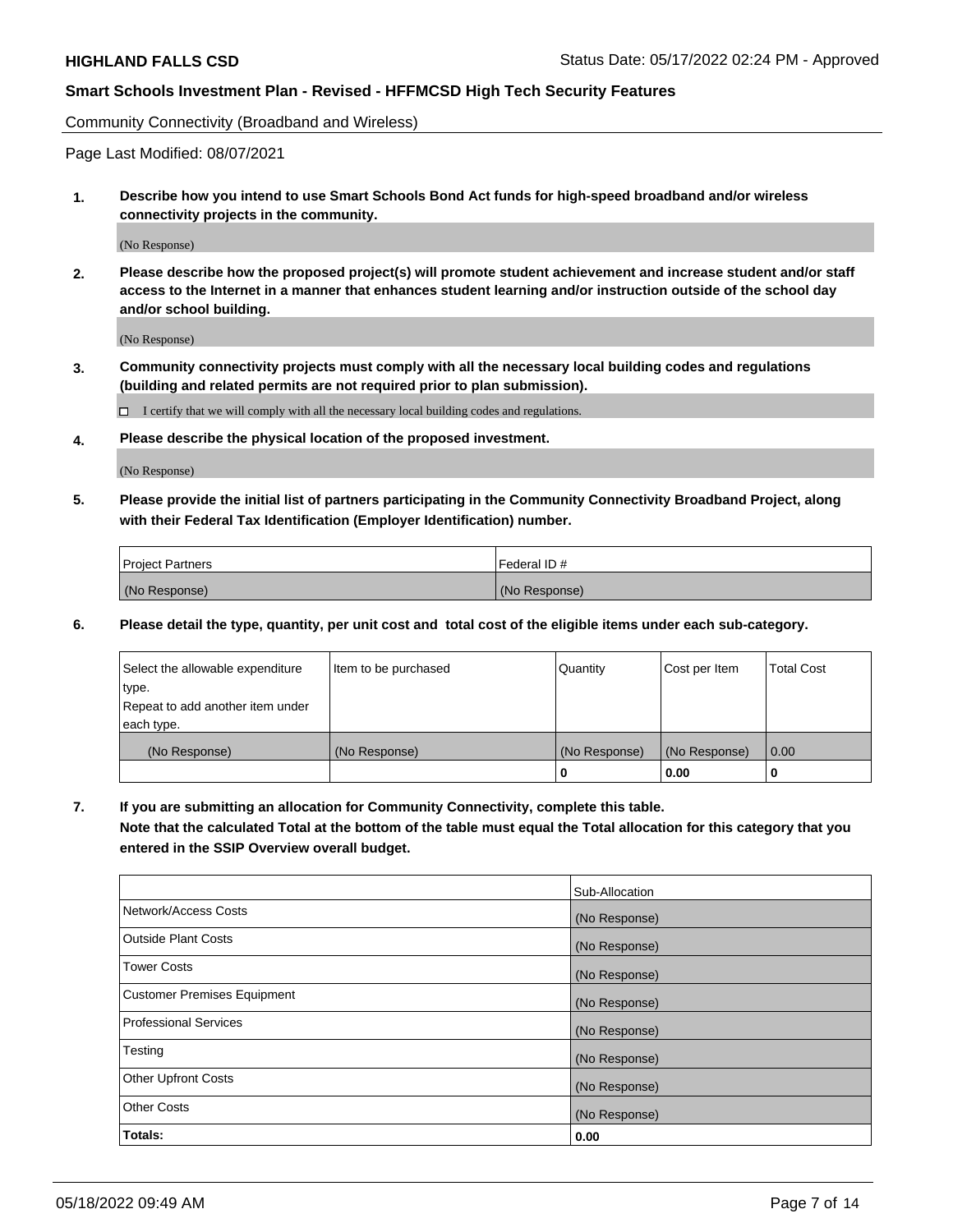### Classroom Learning Technology

Page Last Modified: 08/07/2021

**1. In order for students and faculty to receive the maximum benefit from the technology made available under the Smart Schools Bond Act, their school buildings must possess sufficient connectivity infrastructure to ensure that devices can be used during the school day. Smart Schools Investment Plans must demonstrate that sufficient infrastructure that meets the Federal Communications Commission's 100 Mbps per 1,000 students standard currently exists in the buildings where new devices will be deployed, or is a planned use of a portion of Smart Schools Bond Act funds, or is under development through another funding source.**

**Smart Schools Bond Act funds used for technology infrastructure or classroom technology investments must increase the number of school buildings that meet or exceed the minimum speed standard of 100 Mbps per 1,000 students and staff within 12 months. This standard may be met on either a contracted 24/7 firm service or a "burstable" capability. If the standard is met under the burstable criteria, it must be:**

**1. Specifically codified in a service contract with a provider, and**

**2. Guaranteed to be available to all students and devices as needed, particularly during periods of high demand, such as computer-based testing (CBT) periods.**

**Please describe how your district already meets or is planning to meet this standard within 12 months of plan submission.**

(No Response)

- **1a. If a district believes that it will be impossible to meet this standard within 12 months, it may apply for a waiver of this requirement, as described on the Smart Schools website. The waiver must be filed and approved by SED prior to submitting this survey.**
	- By checking this box, you are certifying that the school district has an approved waiver of this requirement on file with the New York State Education Department.
- **2. Connectivity Speed Calculator (Required). If the district currently meets the required speed, enter "Currently Met" in the last box: Expected Date When Required Speed Will be Met.**

|                  | Number of     | Required Speed | Current Speed in | Expected Speed | Expected Date                           |
|------------------|---------------|----------------|------------------|----------------|-----------------------------------------|
|                  | Students      | lin Mbps       | <b>Mbps</b>      | to be Attained | When Required                           |
|                  |               |                |                  |                | l Within 12 Months ISpeed Will be Met l |
| Calculated Speed | (No Response) | 0.00           | (No Response)    | (No Response)  | (No Response)                           |

**3. If the district wishes to have students and staff access the Internet from wireless devices within the school building, or in close proximity to it, it must first ensure that it has a robust Wi-Fi network in place that has sufficient bandwidth to meet user demand.**

**Please describe how you have quantified this demand and how you plan to meet this demand.**

(No Response)

**4. All New York State public school districts are required to complete and submit an Instructional Technology Plan survey to the New York State Education Department in compliance with Section 753 of the Education Law and per Part 100.12 of the Commissioner's Regulations.**

**Districts that include educational technology purchases as part of their Smart Schools Investment Plan must have a submitted and approved Instructional Technology Plan survey on file with the New York State Education Department.**

- By checking this box, you are certifying that the school district has an approved Instructional Technology Plan survey on file with the New York State Education Department.
- **5. Describe the devices you intend to purchase and their compatibility with existing or planned platforms or systems. Specifically address the adequacy of each facility's electrical, HVAC and other infrastructure necessary to install and support the operation of the planned technology.**

(No Response)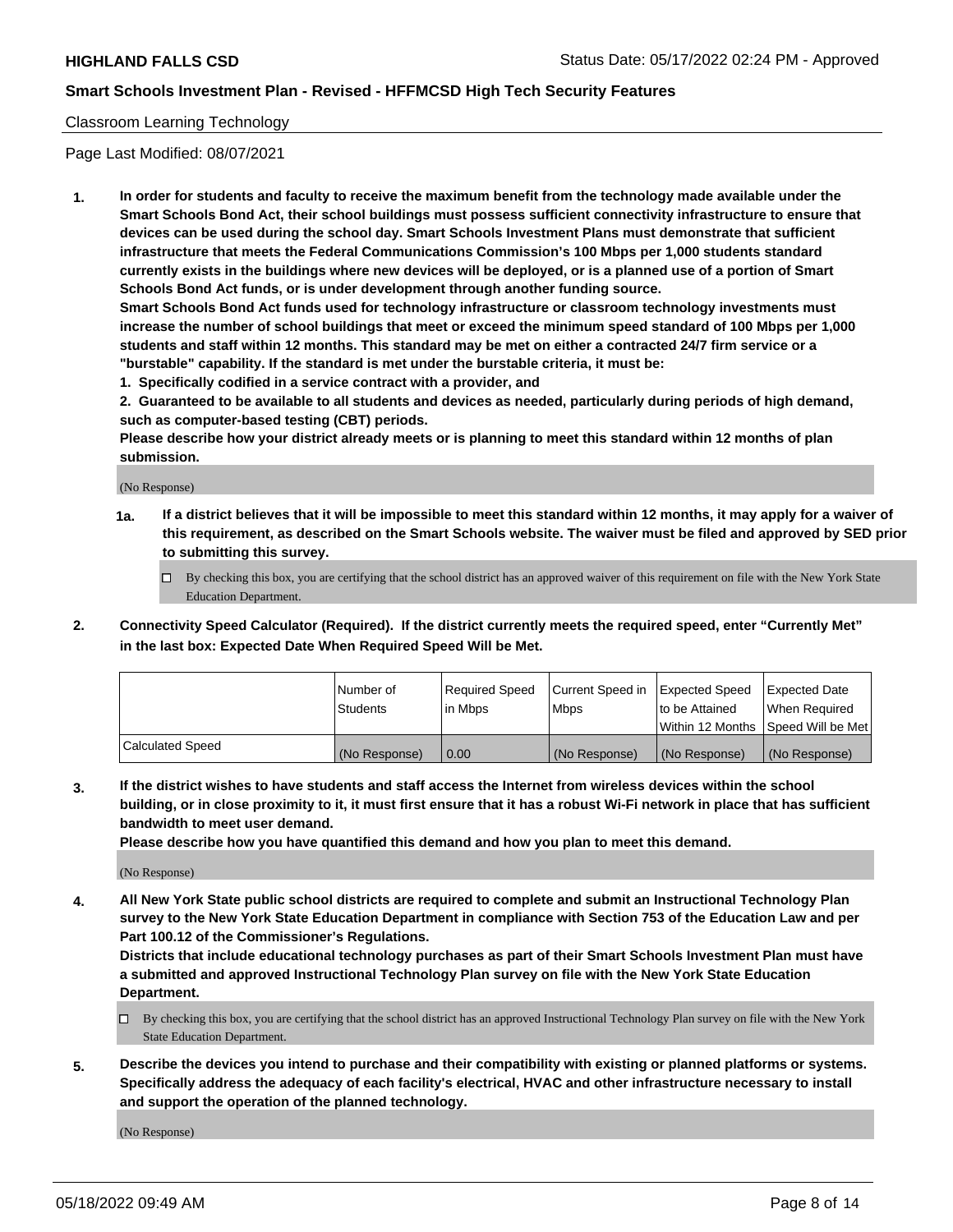### Classroom Learning Technology

Page Last Modified: 08/07/2021

- **6. Describe how the proposed technology purchases will:**
	- **> enhance differentiated instruction;**
	- **> expand student learning inside and outside the classroom;**
	- **> benefit students with disabilities and English language learners; and**
	- **> contribute to the reduction of other learning gaps that have been identified within the district.**

**The expectation is that districts will place a priority on addressing the needs of students who struggle to succeed in a rigorous curriculum. Responses in this section should specifically address this concern and align with the district's Instructional Technology Plan (in particular Question 2 of E. Curriculum and Instruction: "Does the district's instructional technology plan address the needs of students with disabilities to ensure equitable access to instruction, materials and assessments?" and Question 3 of the same section: "Does the district's instructional technology plan address the provision of assistive technology specifically for students with disabilities to ensure access to and participation in the general curriculum?")**

**In addition, describe how the district ensures equitable access to instruction, materials and assessments and participation in the general curriculum for both SWD and English Language Learners/Multilingual Learners (ELL/MLL) students.**

**Please note: If this plan has been identified as a Remote Learning Plan to be submitted and reviewed on an expedited basis, the district should explain how this plan will facilitate remote and hybrid learning, in lieu of responding to the question above.**

(No Response)

**7. Where appropriate, describe how the proposed technology purchases will enhance ongoing communication with parents and other stakeholders and help the district facilitate technology-based regional partnerships, including distance learning and other efforts.**

(No Response)

**8. Describe the district's plan to provide professional development to ensure that administrators, teachers and staff can employ the technology purchased to enhance instruction successfully.**

**Note: This response should be aligned and expanded upon in accordance with your district's response to Question 1 of F. Professional Development of your Instructional Technology Plan: "Please provide a summary of professional development offered to teachers and staff, for the time period covered by this plan, to support technology to enhance teaching and learning. Please include topics, audience and method of delivery within your summary."**

**Please note: If this plan has been identified as a Remote Learning Plan to be submitted and reviewed on an expedited basis, the district should provide a statement confirming that the district has provided or will provide professional development on these devices to its staff, in lieu of responding to the question above.**

(No Response)

**9. Districts must contact one of the SUNY/CUNY teacher preparation programs listed on the document on the left side of the page that supplies the largest number of the district's new teachers to request advice on innovative uses and best practices at the intersection of pedagogy and educational technology.**

- By checking this box, you certify that you have contacted the SUNY/CUNY teacher preparation program that supplies the largest number of your new teachers to request advice on these issues.
- **9a. Please enter the name of the SUNY or CUNY Institution that you contacted.**

(No Response)

**9b. Enter the primary Institution phone number.**

(No Response)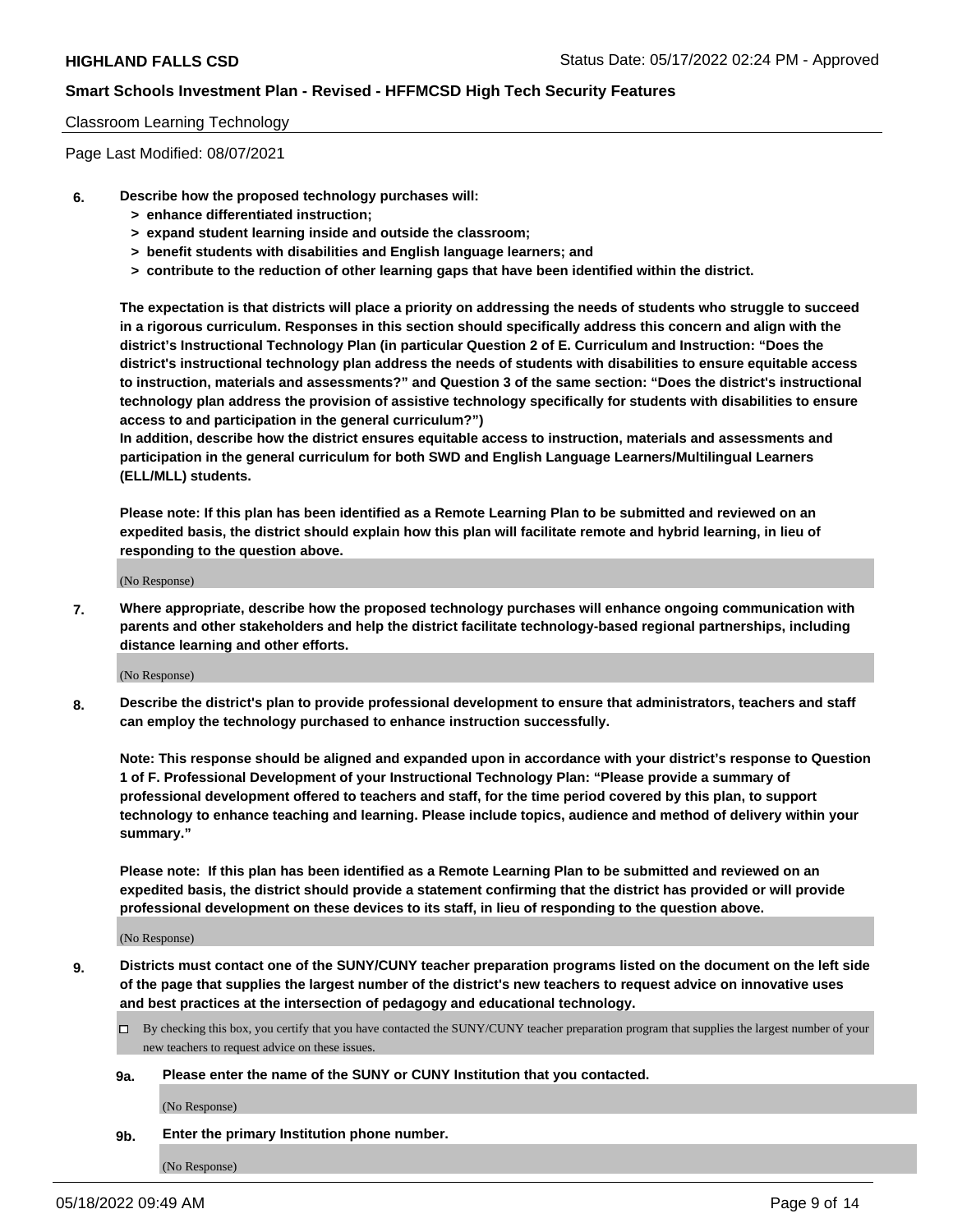#### Classroom Learning Technology

Page Last Modified: 08/07/2021

**9c. Enter the name of the contact person with whom you consulted and/or will be collaborating with on innovative uses of technology and best practices.**

(No Response)

**10. To ensure the sustainability of technology purchases made with Smart Schools funds, districts must demonstrate a long-term plan to maintain and replace technology purchases supported by Smart Schools Bond Act funds. This sustainability plan shall demonstrate a district's capacity to support recurring costs of use that are ineligible for Smart Schools Bond Act funding such as device maintenance, technical support, Internet and wireless fees, maintenance of hotspots, staff professional development, building maintenance and the replacement of incidental items. Further, such a sustainability plan shall include a long-term plan for the replacement of purchased devices and equipment at the end of their useful life with other funding sources.**

 $\square$  By checking this box, you certify that the district has a sustainability plan as described above.

**11. Districts must ensure that devices purchased with Smart Schools Bond funds will be distributed, prepared for use, maintained and supported appropriately. Districts must maintain detailed device inventories in accordance with generally accepted accounting principles.**

By checking this box, you certify that the district has a distribution and inventory management plan and system in place.

**12. Please detail the type, quantity, per unit cost and total cost of the eligible items under each sub-category.**

| Select the allowable expenditure | I Item to be Purchased | Quantity      | Cost per Item | Total Cost |
|----------------------------------|------------------------|---------------|---------------|------------|
| type.                            |                        |               |               |            |
| Repeat to add another item under |                        |               |               |            |
| each type.                       |                        |               |               |            |
| (No Response)                    | (No Response)          | (No Response) | (No Response) | 0.00       |
|                                  |                        | u             | 0.00          |            |

### **13. Final 2014-15 BEDS Enrollment to calculate Nonpublic Sharing Requirement (no changes allowed.)**

|            | l Public Enrollment | Nonpublic Enrollment | <b>Total Enrollment</b> | Nonpublic<br>l Percentage |
|------------|---------------------|----------------------|-------------------------|---------------------------|
| Enrollment | 954                 |                      | 954.00                  | 0.00                      |

### **14. If you are submitting an allocation for Classroom Learning Technology complete this table.**

|                          | Public School Sub-Allocation | <b>Estimated Nonpublic Loan</b><br>Amount | <b>Estimated Total Public and</b><br>Nonpublic Sub-Allocation |
|--------------------------|------------------------------|-------------------------------------------|---------------------------------------------------------------|
|                          |                              | (Based on Percentage Above)               |                                                               |
| Interactive Whiteboards  | (No Response)                | 0.00                                      | 0.00                                                          |
| <b>Computer Servers</b>  | (No Response)                | 0.00                                      | 0.00                                                          |
| <b>Desktop Computers</b> | (No Response)                | 0.00                                      | 0.00                                                          |
| <b>Laptop Computers</b>  | (No Response)                | 0.00                                      | 0.00                                                          |
| <b>Tablet Computers</b>  | (No Response)                | 0.00                                      | 0.00                                                          |
| <b>Other Costs</b>       | (No Response)                | 0.00                                      | 0.00                                                          |
| Totals:                  | 0.00                         | 0                                         | 0                                                             |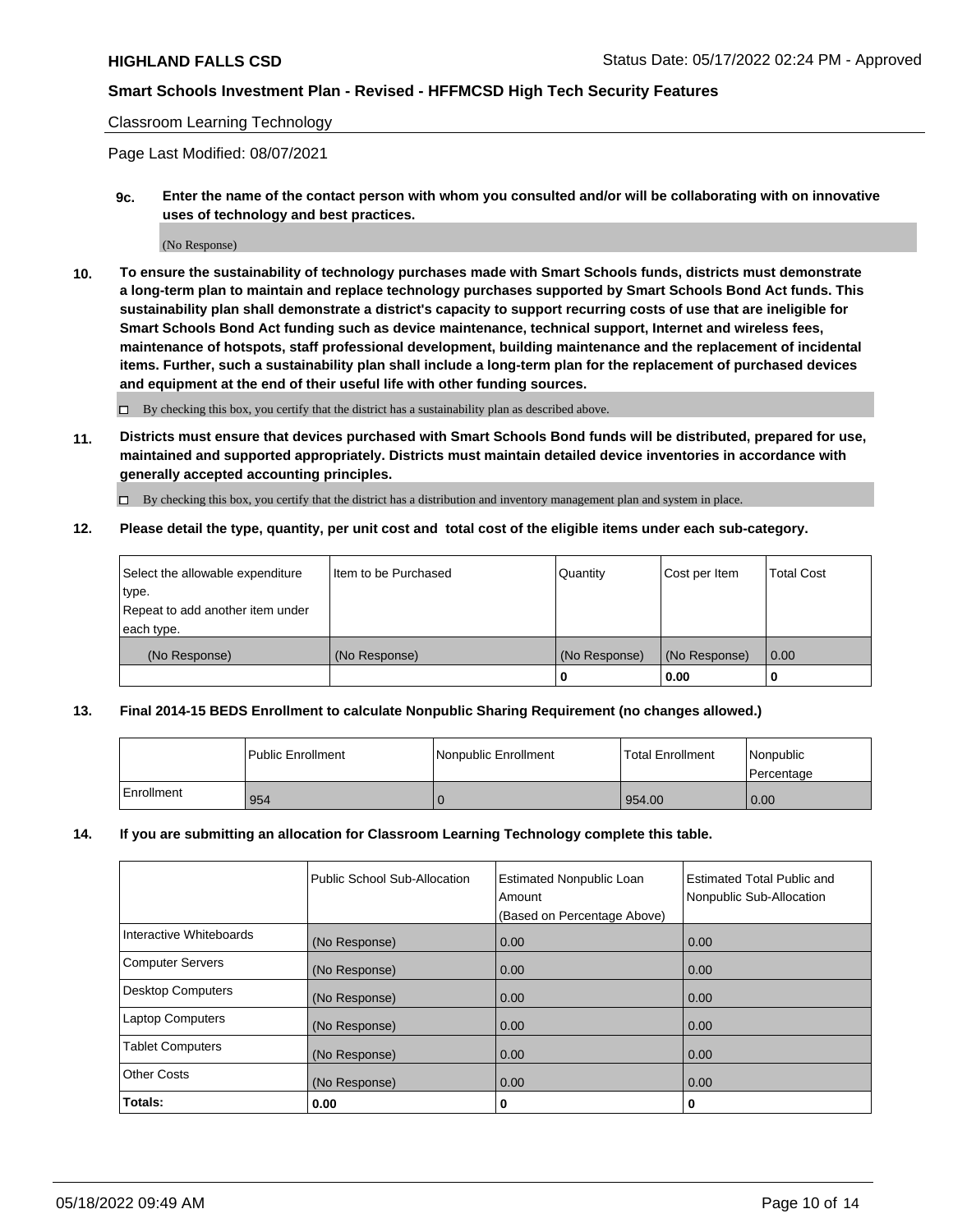### Pre-Kindergarten Classrooms

Page Last Modified: 08/07/2021

**1. Provide information regarding how and where the district is currently serving pre-kindergarten students and justify the need for additional space with enrollment projections over 3 years.**

(No Response)

- **2. Describe the district's plan to construct, enhance or modernize education facilities to accommodate prekindergarten programs. Such plans must include:**
	- **Specific descriptions of what the district intends to do to each space;**
	- **An affirmation that new pre-kindergarten classrooms will contain a minimum of 900 square feet per classroom;**
	- **The number of classrooms involved;**
	- **The approximate construction costs per classroom; and**
	- **Confirmation that the space is district-owned or has a long-term lease that exceeds the probable useful life of the improvements.**

(No Response)

**3. Smart Schools Bond Act funds may only be used for capital construction costs. Describe the type and amount of additional funds that will be required to support ineligible ongoing costs (e.g. instruction, supplies) associated with any additional pre-kindergarten classrooms that the district plans to add.**

(No Response)

**4. All plans and specifications for the erection, repair, enlargement or remodeling of school buildings in any public school district in the State must be reviewed and approved by the Commissioner. Districts that plan capital projects using their Smart Schools Bond Act funds will undergo a Preliminary Review Process by the Office of Facilities Planning.**

**Please indicate on a separate row each project number given to you by the Office of Facilities Planning.**

| Project Number |  |
|----------------|--|
| (No Response)  |  |

**5. Please detail the type, quantity, per unit cost and total cost of the eligible items under each sub-category.**

| Select the allowable expenditure | Item to be purchased | Quantity      | Cost per Item | <b>Total Cost</b> |
|----------------------------------|----------------------|---------------|---------------|-------------------|
| type.                            |                      |               |               |                   |
| Repeat to add another item under |                      |               |               |                   |
| each type.                       |                      |               |               |                   |
| (No Response)                    | (No Response)        | (No Response) | (No Response) | 0.00              |
|                                  |                      | 0             | 0.00          |                   |

**6. If you have made an allocation for Pre-Kindergarten Classrooms, complete this table.**

**Note that the calculated Total at the bottom of the table must equal the Total allocation for this category that you entered in the SSIP Overview overall budget.**

|                                          | Sub-Allocation |
|------------------------------------------|----------------|
| Construct Pre-K Classrooms               | (No Response)  |
| Enhance/Modernize Educational Facilities | (No Response)  |
| <b>Other Costs</b>                       | (No Response)  |
| Totals:                                  | 0.00           |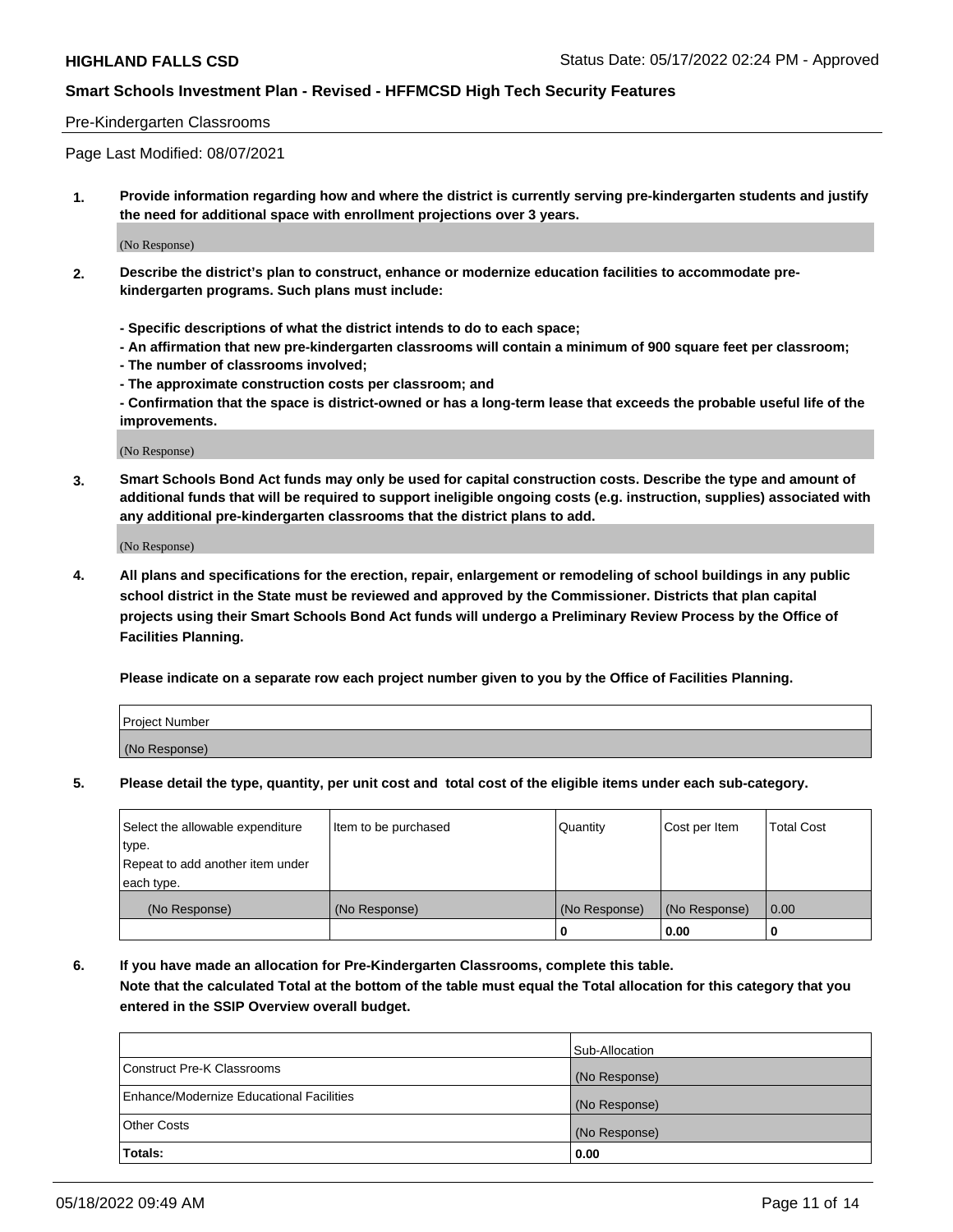Replace Transportable Classrooms

Page Last Modified: 08/07/2021

**1. Describe the district's plan to construct, enhance or modernize education facilities to provide high-quality instructional space by replacing transportable classrooms.**

(No Response)

**2. All plans and specifications for the erection, repair, enlargement or remodeling of school buildings in any public school district in the State must be reviewed and approved by the Commissioner. Districts that plan capital projects using their Smart Schools Bond Act funds will undergo a Preliminary Review Process by the Office of Facilities Planning.**

**Please indicate on a separate row each project number given to you by the Office of Facilities Planning.**

| <b>Project Number</b> |  |
|-----------------------|--|
| (No Response)         |  |

**3. For large projects that seek to blend Smart Schools Bond Act dollars with other funds, please note that Smart Schools Bond Act funds can be allocated on a pro rata basis depending on the number of new classrooms built that directly replace transportable classroom units.**

**If a district seeks to blend Smart Schools Bond Act dollars with other funds describe below what other funds are being used and what portion of the money will be Smart Schools Bond Act funds.**

(No Response)

**4. Please detail the type, quantity, per unit cost and total cost of the eligible items under each sub-category.**

| Select the allowable expenditure | Item to be purchased | Quantity      | Cost per Item | <b>Total Cost</b> |
|----------------------------------|----------------------|---------------|---------------|-------------------|
| type.                            |                      |               |               |                   |
| Repeat to add another item under |                      |               |               |                   |
| each type.                       |                      |               |               |                   |
| (No Response)                    | (No Response)        | (No Response) | (No Response) | 0.00              |
|                                  |                      | U             | 0.00          |                   |

**5. If you have made an allocation for Replace Transportable Classrooms, complete this table.**

**Note that the calculated Total at the bottom of the table must equal the Total allocation for this category that you entered in the SSIP Overview overall budget.**

|                                                | Sub-Allocation |
|------------------------------------------------|----------------|
| Construct New Instructional Space              | (No Response)  |
| Enhance/Modernize Existing Instructional Space | (No Response)  |
| <b>Other Costs</b>                             | (No Response)  |
| Totals:                                        | 0.00           |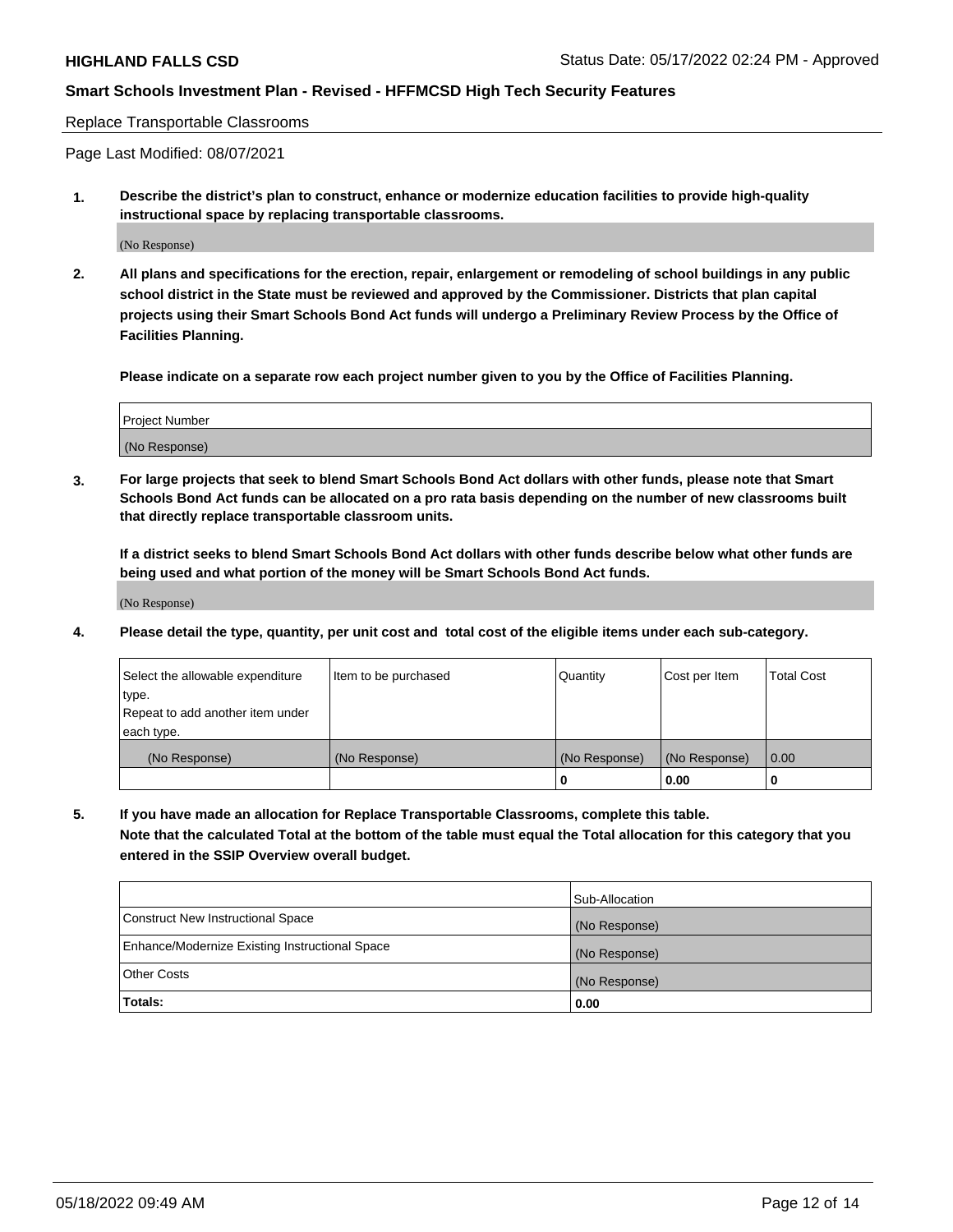### High-Tech Security Features

Page Last Modified: 12/17/2021

### **1. Describe how you intend to use Smart Schools Bond Act funds to install high-tech security features in school buildings and on school campuses.**

The funds will be utilized to install a state of the art district wide access control solution to use and manage swipe cards to access all interior and exterior doors. Specifically, funds are requested to purchase and install the door locks.

This will provide the district with the ability to initiate a full lockdown of each school in the event of an emergency or active shooter scenario. In the event of a lockdown, the system will also automatically notify the necessary authorities. The proposed system is fully scalable with the ability to be expanded and integrate with other aspects of our security in the future.

The ability to utilize and incorporate this up to date technology, is inline with our goal to integrate our existing security and notification infrastructure, and allow us to work seamlessly from one platform.

**2. All plans and specifications for the erection, repair, enlargement or remodeling of school buildings in any public school district in the State must be reviewed and approved by the Commissioner. Smart Schools plans with any expenditures in the High-Tech Security category require a project number from the Office of Facilities Planning. Districts must submit an SSBA LOI and receive project numbers prior to submitting the SSIP. As indicated on the LOI, some projects may be eligible for a streamlined review and will not require a building permit. Please indicate on a separate row each project number given to you by the Office of Facilities Planning.**

| <b>Project Number</b> |  |
|-----------------------|--|
| 44-09-01-04-7-999-005 |  |
|                       |  |

## **3. Was your project deemed eligible for streamlined Review?**

Yes

# $\blacksquare$  No

### **4. Include the name and license number of the architect or engineer of record.**

| Name          | l License Number |
|---------------|------------------|
| John A. Sokol | 32556            |

### **5. Please detail the type, quantity, per unit cost and total cost of the eligible items under each sub-category.**

| Select the allowable expenditure | Item to be purchased                                                                                        | Quantity | Cost per Item | <b>Total Cost</b> |
|----------------------------------|-------------------------------------------------------------------------------------------------------------|----------|---------------|-------------------|
| type.                            |                                                                                                             |          |               |                   |
| Repeat to add another item under |                                                                                                             |          |               |                   |
| each type.                       |                                                                                                             |          |               |                   |
| <b>Entry Control System</b>      | E-Plex 7900 13.56MHz MiFare RFID<br>wireless lock w/Keyscan BLE - Mortise                                   | 56       | 1,025.81      | 57,445.36         |
| <b>Entry Control System</b>      | E-Plex 7900 13.56MHz MiFare RFID<br>wireless lock w/Keyscan BLE -<br>Pushbar                                | 56       | 1,025.81      | 57,445.36         |
| <b>Entry Control System</b>      | E-Plex 7900 125 kHz RFID wireless<br>lock; Best (SFIC) and equivalents<br>(core not included) - Cylindrical | 222      | 968.82        | 215,078.04        |
| <b>Entry Control System</b>      | High School - Electrician/Electrical<br>Installer Onsite Region 4 Entire<br>Counties - Orange and Rockland  | 713      | 159.52        | 113,737.76        |
| <b>Entry Control System</b>      | Intermediate School -                                                                                       | 490      | 159.52        | 78,164.80         |